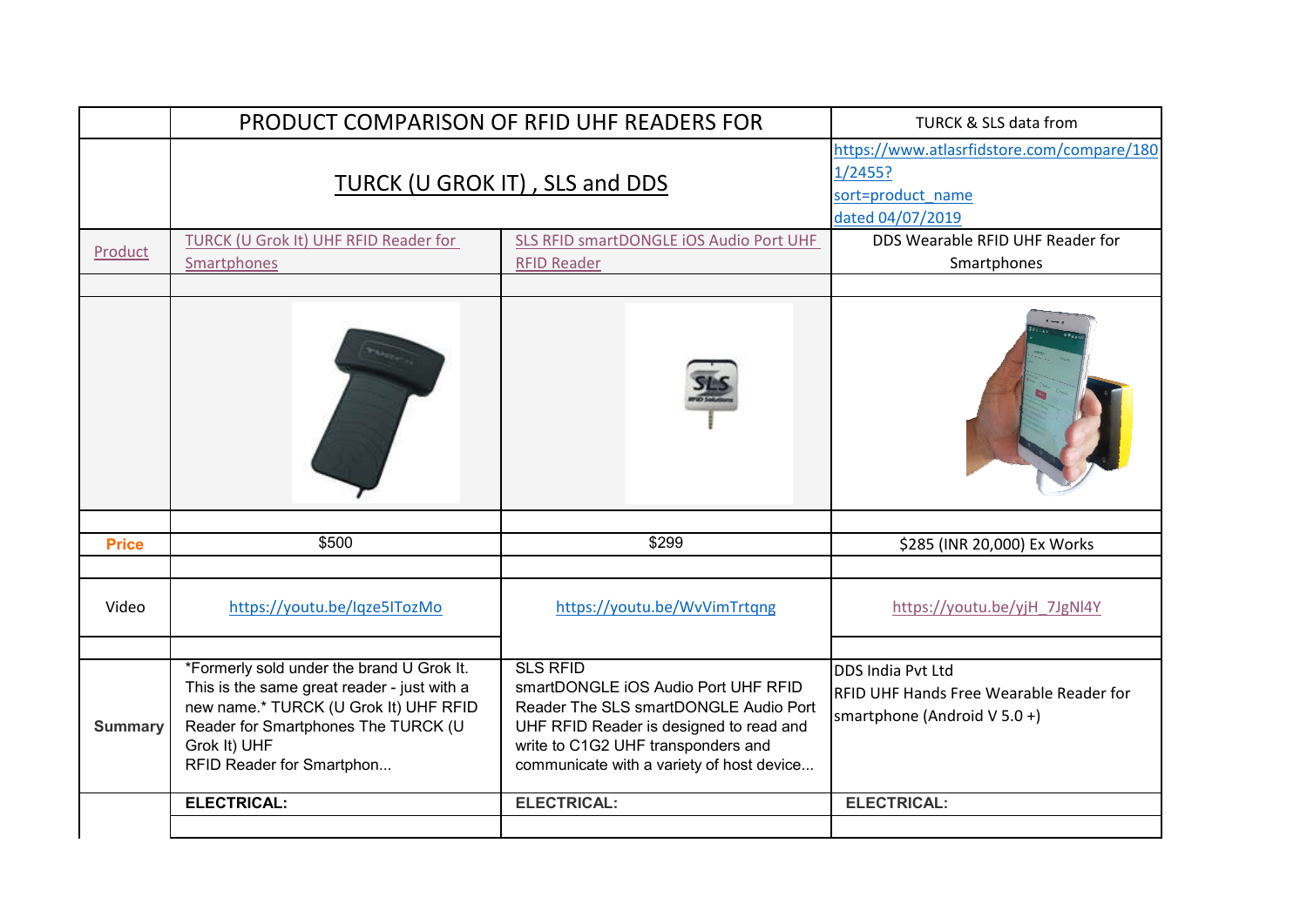|                    | Air Interface Protocol:                     | <b>Air Interface Protocol:</b>             | Air Interface Protocol:                    |
|--------------------|---------------------------------------------|--------------------------------------------|--------------------------------------------|
|                    | ISO 18000-63                                | EPCglobal UHF Class 1 Gen 2 (ISO 18000-6C) | EPCglobal UHF Class 1 Gen 2 (ISO 18000-6C) |
|                    |                                             |                                            |                                            |
|                    | <b>Operating Frequency:</b>                 | <b>Operating Frequency:</b>                | <b>Operating Frequency:</b>                |
|                    | FCC (902-928 MHz)                           | UHF (865-928 MHz), region dependent        | UHF (865-928 MHz), region dependent        |
|                    |                                             |                                            |                                            |
|                    | Antenna type:                               | <b>Antenna Type:</b>                       | <b>Antenna Type:</b>                       |
|                    | Integrated polarized                        | Enhanced linear (mock circular)            | Circular ceramic Antenna                   |
|                    |                                             |                                            |                                            |
|                    | <b>Max Read Distance:</b>                   | <b>Read Distance:</b>                      | <b>Read Distance:</b>                      |
|                    | Up to 25 cm (10 in) - depending on RFID tag | $2-3$ m (6-10 ft) general use,             | 4 m (12 ft) on metal Tags                  |
|                    | (testing recommended)                       | up to 7 m (25 ft) under ideal conditions   |                                            |
|                    |                                             |                                            |                                            |
|                    | Scanner:                                    | Scanner:                                   | Scanner:                                   |
|                    | RFID only                                   | Not published                              | RFID only                                  |
|                    |                                             |                                            |                                            |
|                    | <b>Operating system:</b>                    | <b>Operating System:</b>                   | <b>Operating System:</b>                   |
|                    | iOS                                         | iOS, Android, Windows 8                    | Android                                    |
|                    |                                             |                                            |                                            |
|                    | Data Interface:                             | Data Interface:                            | Data Interface:                            |
|                    | 3.5 mm Audio Port                           | Proprietary, via audio port                | <b>USB</b>                                 |
|                    |                                             |                                            |                                            |
|                    | <b>Memory/Expansion memory:</b>             | <b>Memory/Expansion Memory:</b>            | <b>Memory/Expansion Memory:</b>            |
|                    | Tags are streamed to the smart device       | App(s) and data reside on Smart Device,    | Data stored in Smartphone and              |
|                    |                                             | additional data storage in the cloud       | transferred to cloud                       |
|                    | <b>Power Source:</b>                        | <b>Power Source:</b>                       | <b>Power Source:</b>                       |
| <b>Specificati</b> | 3.7 V rechargeable battery                  | Rechargeable Li-Ion 1800 mAh battery       | No Battery, Powered from Smartphone        |
| ons                |                                             |                                            |                                            |
|                    | Camera:                                     | Camera:                                    | Camera:                                    |
|                    | N/A                                         | Connects to Smart device camera            | N/A                                        |
|                    |                                             |                                            |                                            |
|                    |                                             |                                            |                                            |
|                    |                                             |                                            |                                            |